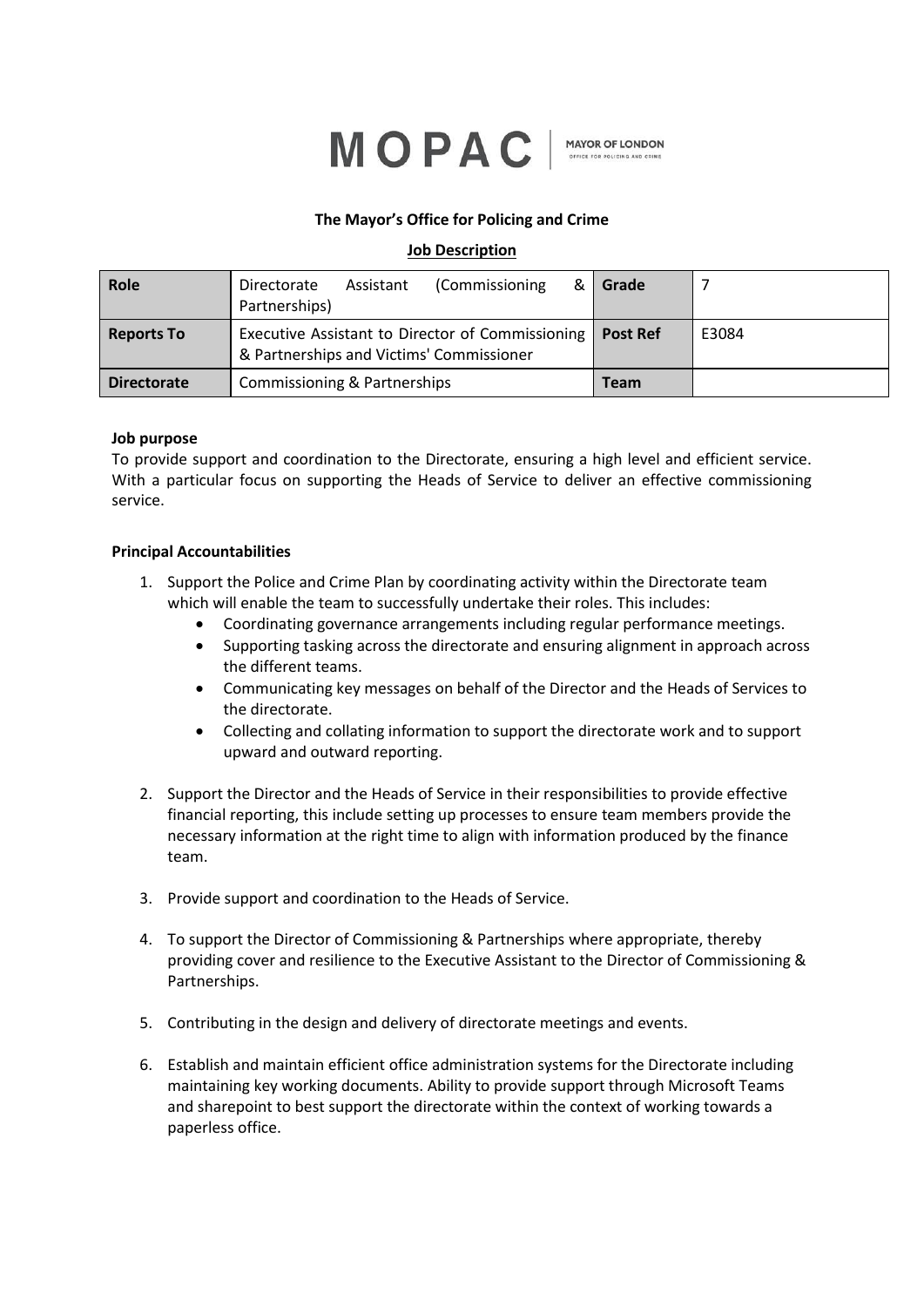- 7. Undertake team, directorate, HR, Finance and other corporate reporting requirements as necessary and directed.
- 8. Arrange meetings and events with appropriate resources including technically proficient usage of projection systems, whiteboards, meeting software, audio equipment and related tools.
- 9. Produce minutes and records of meetings and workgroups to a high standard.
- 10. Produce documents, reports, presentations, communications and other desk top publishing for the team and office.
- 11. Opportunity to lead on small discrete policies or programmes

## **General Responsibilities**

- Manage staff and resources allocated to the job in accordance with MOPAC's Code of Conduct, including their responsibilities around preventing fraud, bribery and corruption.
- Realise the benefits of London's diversity by promoting and enabling equality of opportunities and promoting the diverse needs and aspirations of London's communities.
- To be responsible for your own health and safety and that of your colleagues and all others in the workplace, in accordance with MOPAC Health and Safety policies.
- To work in accordance with data protection policies and adhere to Freedom of Information policies where appropriate.
- Realise the benefits of a flexible approach to work in undertaking the duties and responsibilities of this job, and participating in multi-disciplinary, cross-department and crossorganisational groups and project teams.
- To undertake such other duties as may be reasonably expected.

## **Key relationships**

| Accountable to:     | Executive Assistant to Director of Commissioning &<br>Partnerships and Victims' Commissioner                                                                                                                                                   |
|---------------------|------------------------------------------------------------------------------------------------------------------------------------------------------------------------------------------------------------------------------------------------|
| Accountable for:    | Staff and resources allocated to the job                                                                                                                                                                                                       |
| Principal contacts: | Director of Commissioning & Partnerships, Heads of<br>Policy & Commissioning, staff across MOPAC, Mayor's<br>Office, Deputy Mayor for Policing and Crime, DMPC's<br>Policy Advisers, senior external stakeholders, political<br>office holders |

## **Person specification**

Technical requirements:

- 1. Coordination and organisations skills, with the ability to filter information and assess priorities
- 2. Ability to build relationships with stakeholders and partners
- 3. Ability to exercise discretion in dealing with confidential or sensitive matters.
- 4. Confident and able to work on own initiative and with limited supervision.
- 5. Knowledge and experience of using information technology including word processing, spreadsheets, presentation and databases